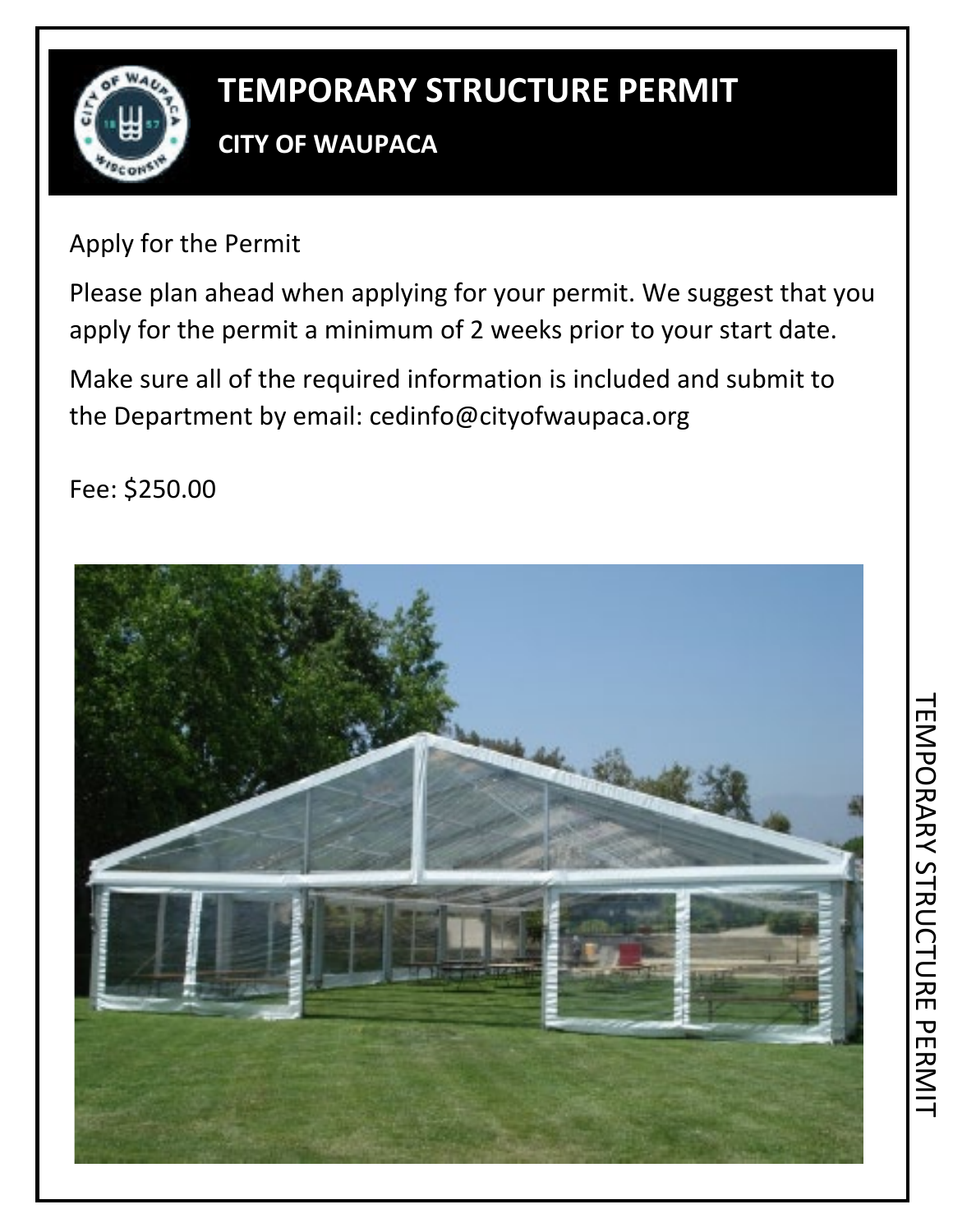

## **CITY OF WAUPACA DEPARTMENT OF INSPECTION 111 S. MAIN STREET WAUPACA, WI 54981 PHONE: 715-258-4404 · FAX: 715-258-4426**

DATE:  $\blacksquare$ 

# **APPLICATION FOR COMMERCIAL TEMPORARY STRUCTURE**

| <b>PROJECT LOCATION:</b>                                      |                                                        |  |  |
|---------------------------------------------------------------|--------------------------------------------------------|--|--|
|                                                               |                                                        |  |  |
|                                                               |                                                        |  |  |
|                                                               |                                                        |  |  |
| Electrical, Plumbing or HVAC included? □ Yes* □ No            | *Separate permits are required                         |  |  |
|                                                               |                                                        |  |  |
| <b>PROJECT TYPE:</b>                                          | <b>PROJECT SPECIFICS:</b>                              |  |  |
| $\square$ Festival                                            | Dates Requested: From ______________ to ______________ |  |  |
| □ Outdoor Sale of Seasonal Agriculture                        |                                                        |  |  |
| □ Outdoor Temporary Merchandise Sales<br>□ Outdoor Greenhouse |                                                        |  |  |
| $\Box$ Wedding Tent                                           |                                                        |  |  |

Will food be served?  $\square$  Yes  $\square$  No Will alcohol be served?  $\Box$  Yes  $\Box$  No

 $\Box$  Other Temporary Structure:

|        | Dates Requested: From _________<br>Total Days: _______ | to |  |
|--------|--------------------------------------------------------|----|--|
|        |                                                        |    |  |
|        | Tents: □ No □ Yes*, Number:                            |    |  |
| Sizes: |                                                        |    |  |

**NOTICE**: The City of Waupaca permit only authorizes construction/use pursuant to City ordinances and regulations. The construction/use contemplated by this application may require approvals and/or permits under County or State rules, regulations and ordinances. It is the sole responsibility of the owner/applicant to obtain such approvals/permits. The applicant certifies that the information provided is accurate. A permit is void if issued in error or under a misstatement of fact.

#### **\*IF TENANT IS APPLYING FOR PERMIT, A SIGNATURE IS NEEDED FROM PROPERTY OWNER ALLOWING PROJECT.**

| APPLICANT'S SIGNATURE:             |              |              | DATE:            |  |
|------------------------------------|--------------|--------------|------------------|--|
| <b>PROPERTY OWNER'S SIGNATURE:</b> |              |              | DATE:            |  |
|                                    |              |              |                  |  |
| <b>FOR OFFICE USE ONLY: FEE:</b>   | <b>PAID:</b> | <b>DATE:</b> | <b>INITIALS:</b> |  |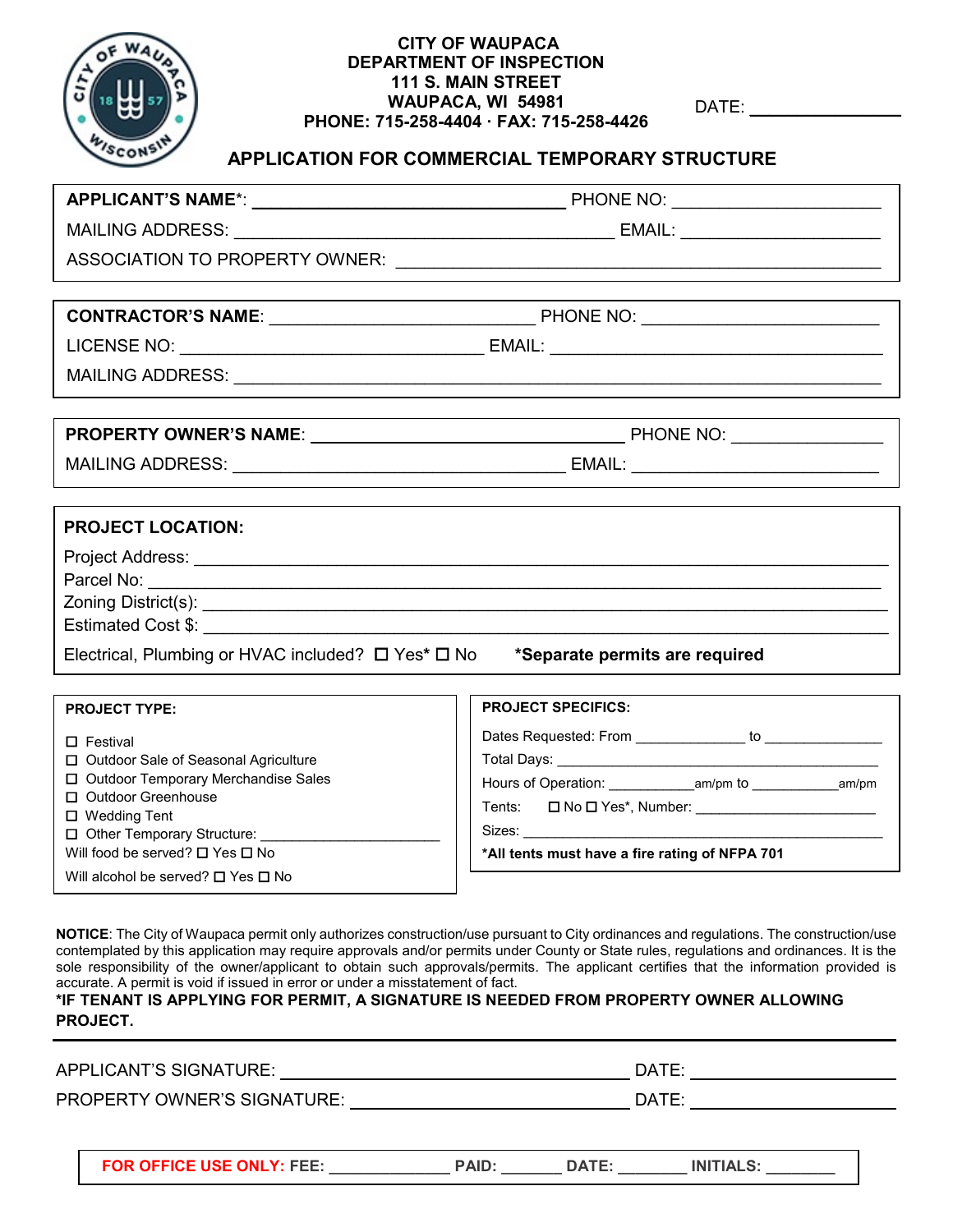

**Community & Economic Development** 

# **APPLICATION for TEMPORARY STRUCTURE OR USE PERMIT**

| Notice: | Please complete the Application in full. The City of Waupaca cannot accept an incomplete<br>Application Form or Application Packet lacking all required information. |  |  |              |             |
|---------|----------------------------------------------------------------------------------------------------------------------------------------------------------------------|--|--|--------------|-------------|
|         | Temporary Structure   Temporary Use                                                                                                                                  |  |  | $\mathbf{1}$ | <b>Both</b> |
|         | <b>Contact Information (as applicable):</b>                                                                                                                          |  |  |              |             |
|         |                                                                                                                                                                      |  |  |              |             |
|         |                                                                                                                                                                      |  |  |              |             |
|         |                                                                                                                                                                      |  |  |              |             |
|         |                                                                                                                                                                      |  |  |              |             |
|         |                                                                                                                                                                      |  |  |              |             |
|         |                                                                                                                                                                      |  |  |              |             |
|         | *IF TENANT IS APPLYING FOR PERMIT, A SIGNATURE IS REQUIRED FROM PROPERTY OWNER ALLOWING PROJECT.                                                                     |  |  |              |             |
|         | Developer / Contractor (as applicable): La Contractor (as applicable):                                                                                               |  |  |              |             |
|         |                                                                                                                                                                      |  |  |              |             |
|         |                                                                                                                                                                      |  |  |              |             |
|         | Electrical Contractor (as applicable): Notified and the contractor of the substitution of the contractor (as applicable):                                            |  |  |              |             |
|         |                                                                                                                                                                      |  |  |              |             |
|         |                                                                                                                                                                      |  |  |              |             |
|         | Plumbing Contractor (as applicable):                                                                                                                                 |  |  |              |             |
|         |                                                                                                                                                                      |  |  |              |             |
|         |                                                                                                                                                                      |  |  |              |             |
|         | <b>Property Description:</b>                                                                                                                                         |  |  |              |             |
|         |                                                                                                                                                                      |  |  |              |             |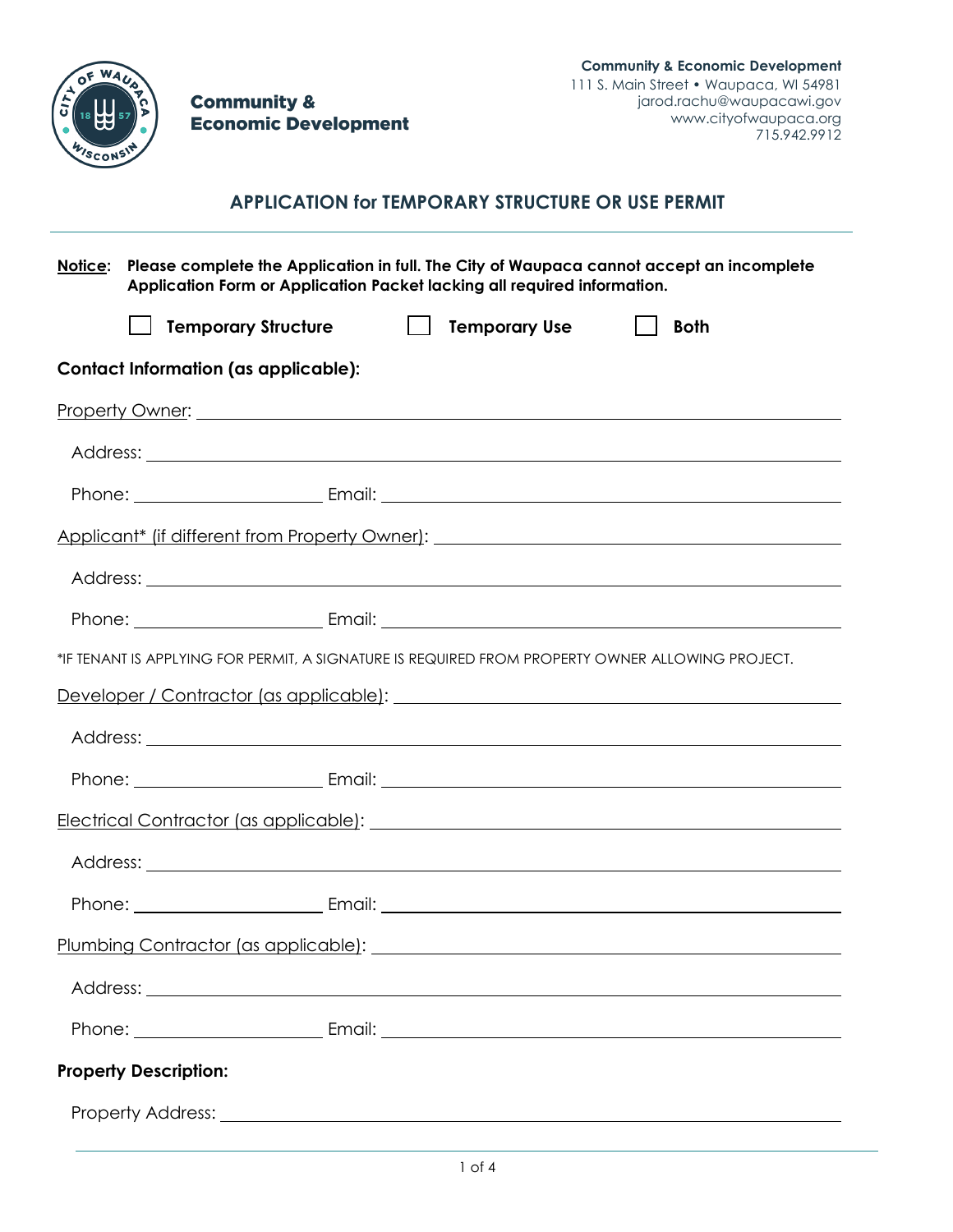|                            | Current Use of Property (provide detailed description): ________________________                                                                                                                                                                                                                                                                                                               |
|----------------------------|------------------------------------------------------------------------------------------------------------------------------------------------------------------------------------------------------------------------------------------------------------------------------------------------------------------------------------------------------------------------------------------------|
|                            |                                                                                                                                                                                                                                                                                                                                                                                                |
|                            |                                                                                                                                                                                                                                                                                                                                                                                                |
|                            |                                                                                                                                                                                                                                                                                                                                                                                                |
|                            | The Temporary Use or Structure Permit is requested for the following purposes as provided for<br>in Chapter 17.206 of the City of Waupaca Zoning Ordinance (provide detailed description of<br>intended use of the proposed structure, type of structure and exterior building materials and<br>colors, size of structure including peak height and floor area and location of all entrances). |
|                            |                                                                                                                                                                                                                                                                                                                                                                                                |
|                            |                                                                                                                                                                                                                                                                                                                                                                                                |
|                            |                                                                                                                                                                                                                                                                                                                                                                                                |
|                            |                                                                                                                                                                                                                                                                                                                                                                                                |
|                            | Duration of Temporary Use or Structure: From: ___________________________________                                                                                                                                                                                                                                                                                                              |
| <u>Yard</u><br><u>Type</u> | <b>WATER BODY</b><br><b>SHORE YARD</b><br><b>REAR YARD</b><br><b>REAR YARD</b>                                                                                                                                                                                                                                                                                                                 |
| Illustration:              | STREET<br><b>SIDE YARD</b><br><b>SIDE YARD</b><br><b>SIDE YARD</b><br><b>STREET YARD</b><br><b>STREET YARD</b><br><b>STREET YARD</b>                                                                                                                                                                                                                                                           |
|                            | $---$ street $---$<br>$---$ STREET $---$<br>$---$ STREET $---$                                                                                                                                                                                                                                                                                                                                 |

| <b>Included</b><br>$\sqrt{Y}$ es | X No | <b>Temporary Use Submittal Requirements</b>                                                                                                                |  |  |  |
|----------------------------------|------|------------------------------------------------------------------------------------------------------------------------------------------------------------|--|--|--|
|                                  |      | Temporary uses which <b>do not include</b> temporary structures will need to include a site sketch showing the<br>extent and location of the proposed use. |  |  |  |
|                                  |      | Temporary uses which <i>include</i> the use of temporary structures shall complete the site plan per the<br>requirements on page 3 of this application.    |  |  |  |

**INTERIOR LOT** 

**CORNER LOT** 

**LAKE LOT**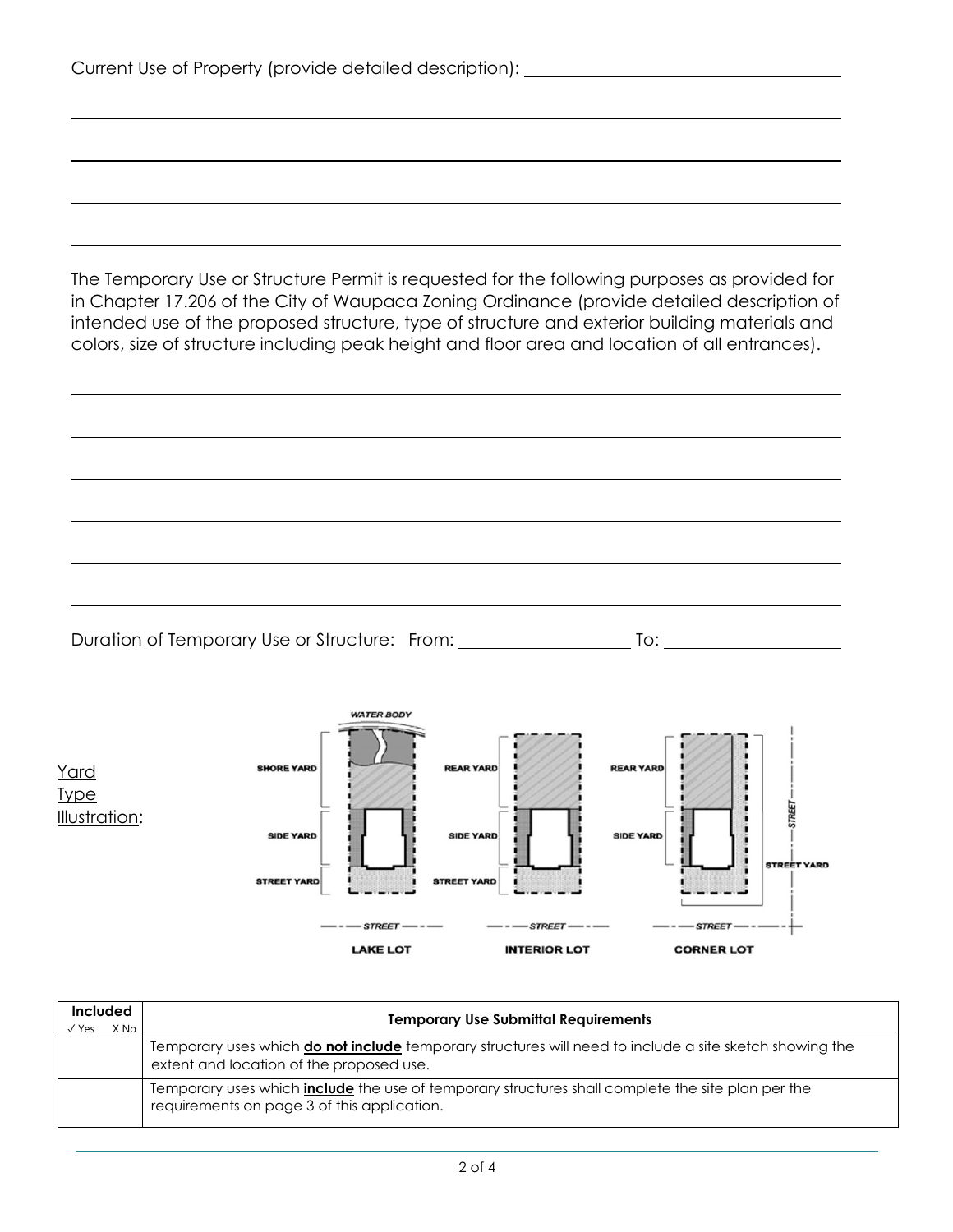# **Temporary Structure / Temporary Use Greater Than Two Weeks Requirements**

# **Please label and depict the following on the site plan (can be drawn or printed):**  $\Box$  Physical dimensions of the lot and  $\Box$  Location of proposed structure(s) location of property lines *indicate as proposed*  $\Box$  Location of all streets and alleys  $\Box$  Size of proposed structure(s) adjacent to the property  $\Box$  Height of proposed structure  $\Box$  Height of proposed structure(s)  $\Box$  Vision corners (streets and alleys  $\Box$  Visual to proposed structure(s) driveways) Distance of proposed structure(s) to all Driveway and parking locations property lines and structures from Location of All existing structure(s) farthest projection point o Primary<br>
o Accessory (garage, porch, deck,  $\Box$  Floodplain/Wetland areas (if applicable)<br>  $\Box$  Location of existing septic tank and Accessory (garage, porch, deck,  $\Box$  Location of existing septic tank and pool and the like)  $\Box$  drainfield and/or well (if applicable) drainfield and/or well (if applicable)  $\Box$  Size of existing structure(s)  $\Box$  Easements (if applicable) Please be aware that restrictive covenants may pose additional regulations.

## **Please use the space provided for site plan or include as an attachment.**